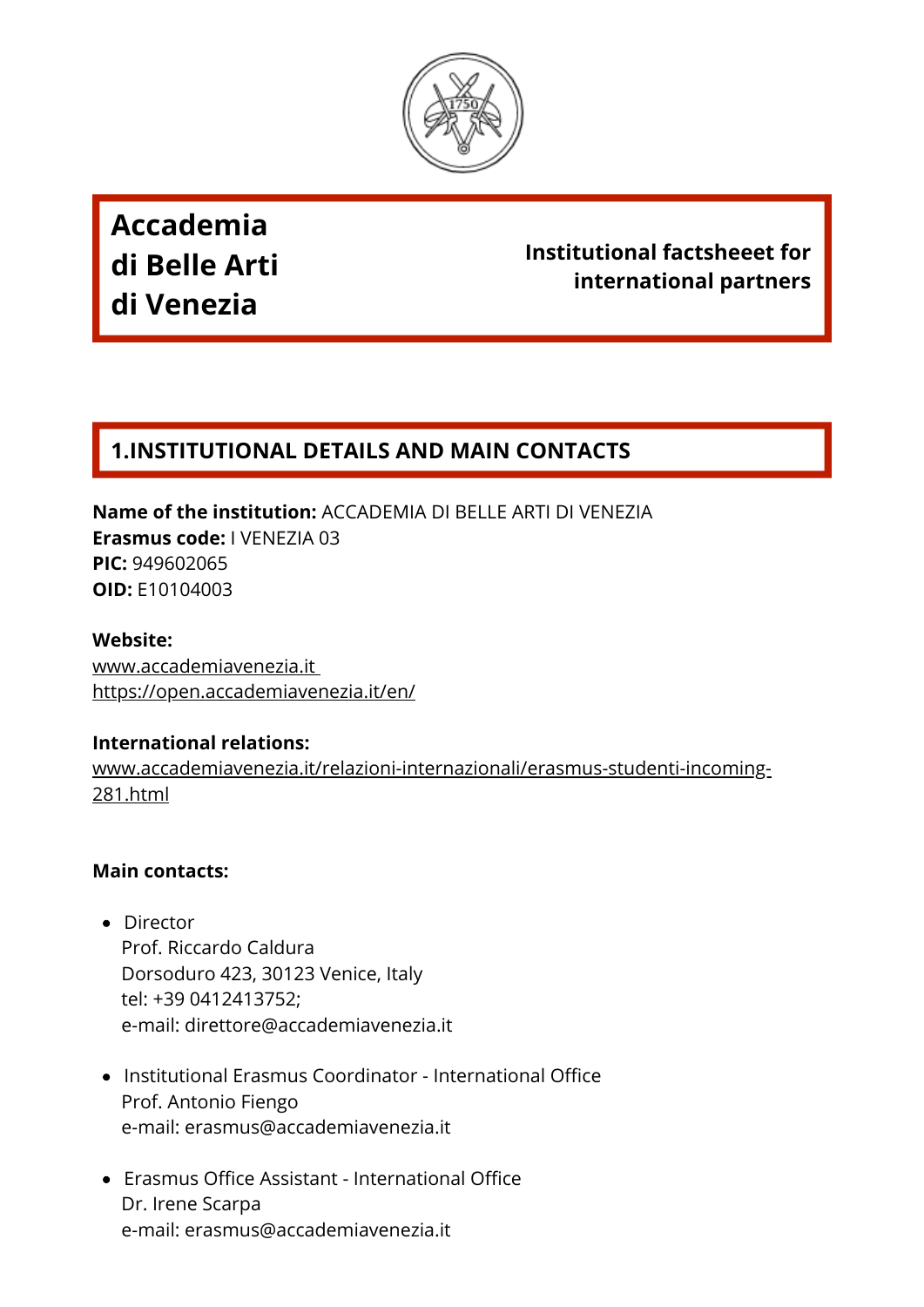# **2.COURSES**

The courses offered by the academy of fine arts of Venice are divided into first level courses, lasting three years, and second level courses, lasting two years.

| <b>Department of Visual</b><br>Arts: | <b>Department of Design</b><br>and Applied Arts: |  |  |
|--------------------------------------|--------------------------------------------------|--|--|
| Painting                             | Scenography                                      |  |  |
| Sculpture                            | Art and new Technologies                         |  |  |
| Decoration                           |                                                  |  |  |
| Graphic Art                          |                                                  |  |  |

To find out about the full range of courses, please visit the following webpage:

<https://open.accademiavenezia.it/en/>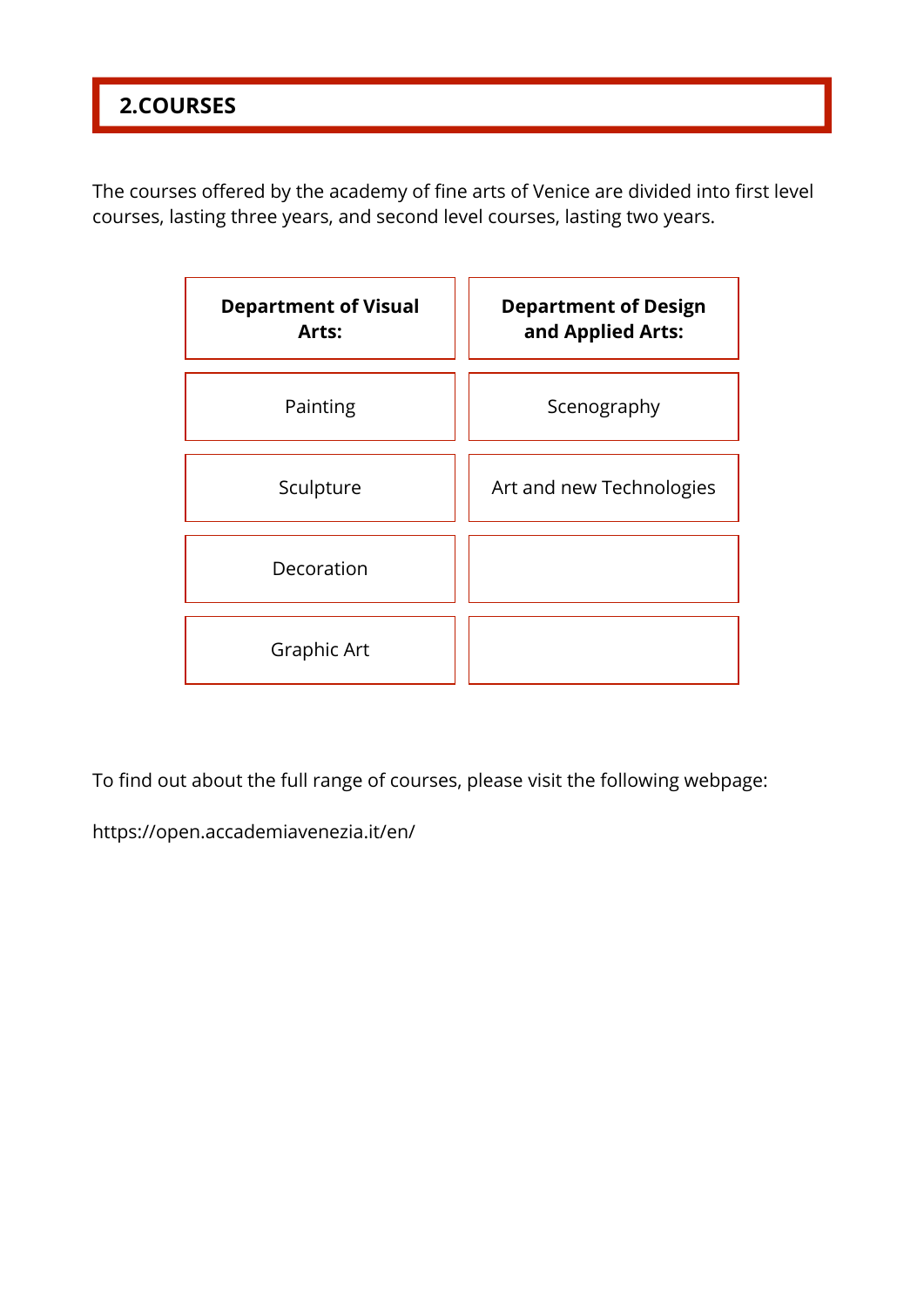# **3. DETAILED REQUIREMENTS**

### **3.1. Recommended language skills**

The academy is planning Italian language courses to be offered to incoming students from September 2023.



Remember: All the lessons are given in Italian.

# **3.2. Application process**

The sending institution must forward to erasmus@accademiavenezia.it the official nominations before **May 15th** for the autumn semester or full year and befor **October 15th** for the spring semester.

After being nominated by their home institution, students must forward to erasmus@accademiavenezia.it the following documents:

- Application form
- Artistic portfolio
- Learing Agreement
- $\bullet$  ID
- italian B1 certification or self-certification (a written document signed by the students in which they declare their level in italian language)

The professors coordinators of the departments will review applications, and students will be accepted depending on the quality of their work and the places available in each department or group.

The Academy will send the student a response by email within a month after the nomination deadline.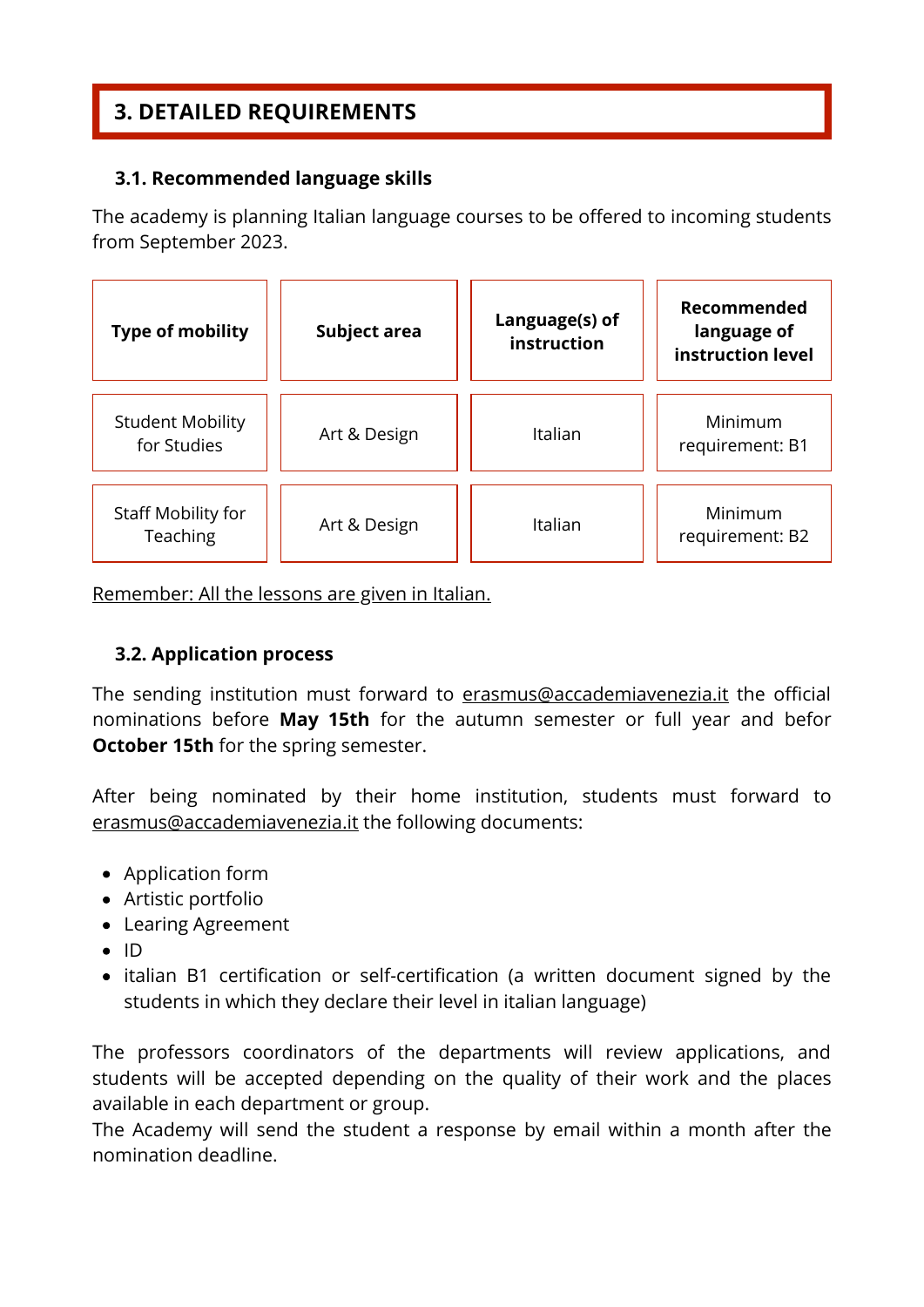# **4. ADDITIONAL INFORMATION**

#### **4.1 Calendar**

The academic year is divided into two semesters:

- Autumn semester: 19/10 13/02 (approximately)
- Spring semester: 08/03 30/06 (approximately)

Theoretical courses last half a year, practical courses are annual.

#### **4.2 Transcript of records**

A Transcript of Records will be issued within four weeks after the end of the exchange period.

#### **4.3 Termination of Agreement**

In the event of unilateral termination of this agreement, a notice of at least one academic year should be given. This means that a unilateral decision to discontinue the exchanges notified to the other party by 1 September 20XX will only take effect as of 1 September 20XX+1. Neither the European Commission nor the National Agencies can be held responsible in case of a conflict.

#### **4.4 Grading system**

The evaluations of the Academy of Fine Arts, like all Italian universities, ranges from grade 18/30 to grade 30/30 cum Laude.

| <b>ECTS</b><br>Grade | <b>Insufficien</b><br>F, FX | <b>Sufficient</b> | <b>Satisfactory</b><br>D | Good                 | <b>Very</b><br>Good<br>В | <b>Excellent</b><br>A |
|----------------------|-----------------------------|-------------------|--------------------------|----------------------|--------------------------|-----------------------|
| Italian<br>Grade     | < 18/30                     | $18 - 24/30$      | $25 - 26/30$             | $27 - 28 -$<br>29/30 | 30/30                    | 30 e Lode             |

All of Venice Academy of Fine Arts study programs function according to the European Credit Transfer System (ECTS)